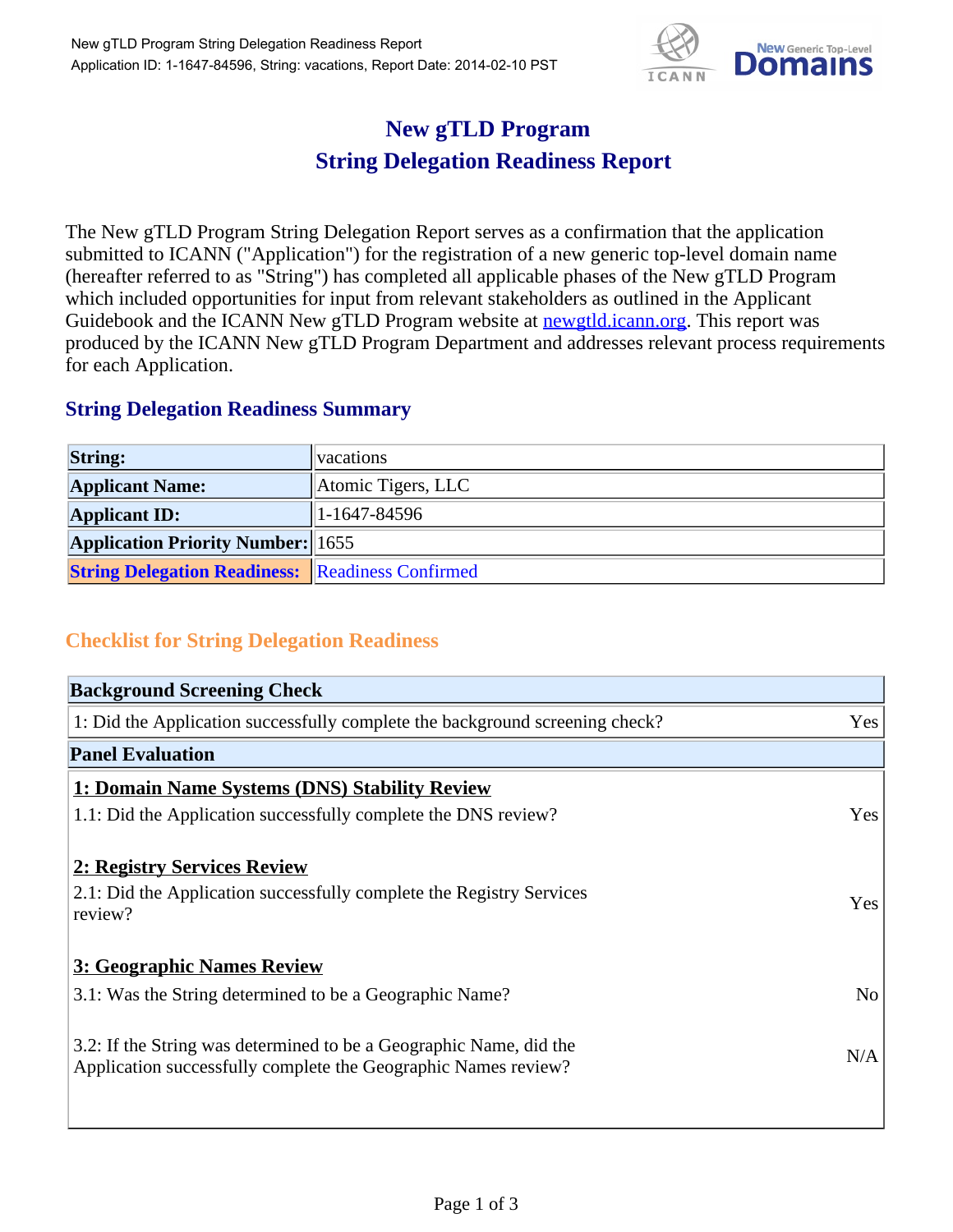

| <b>4: Financial Review</b><br>4.1: Did the Application successfully complete the Financial Capability<br>review?                                                                                                                                                                                                                                             | Yes |
|--------------------------------------------------------------------------------------------------------------------------------------------------------------------------------------------------------------------------------------------------------------------------------------------------------------------------------------------------------------|-----|
| <b>5: Technical Review</b><br>5.1: Did the Application successfully complete the Technical and<br><b>Operation Capability review?</b>                                                                                                                                                                                                                        | Yes |
| <u><b>6: String Similarity Review</b></u><br>6.1: Was the Application determined to not be confusingly similar to other<br>applied for strings, including through String Confusion Objections?                                                                                                                                                               | Yes |
| 6.2: If the Application was determined to be confusingly similar to other<br>applied for strings, including through String Confusion Objections, did the<br>Application prevail in the string contention resolution process (CPE,<br>Auction, and/or Self-Resolution of String Contention via<br>withdrawal/termination of all other members in contention)? | N/A |

| <b>Public Comment Period</b>                                                                                                                                                                   |                |
|------------------------------------------------------------------------------------------------------------------------------------------------------------------------------------------------|----------------|
| 1: Was the public provided an opportunity to submit comments on the Application?                                                                                                               | Yes            |
| 2: Were comments for the Application considered by evaluation panels?                                                                                                                          | Yes            |
| <b>Objection Process</b>                                                                                                                                                                       |                |
| 1: Were objections filed against the Application?                                                                                                                                              | N <sub>0</sub> |
| 2: If objections were filed against the Application, did Applicant prevail in the dispute<br>resolution proceedings for all Legal Rights, Limited Public Interest and Community<br>Objections? | N/A            |
| <b>Governmental Advisory Committee (GAC) Advice</b>                                                                                                                                            |                |
| 1: Did the GAC have an opportunity to provide advice for the Application?                                                                                                                      | Yes            |
| 2: Did the GAC provide consensus GAC advice that the String should not be approved by<br>the ICANN Board?                                                                                      | <b>No</b>      |
| 3: If the GAC provided consensus GAC advice to the ICANN Board, did the ICANN Board<br>(or New gTLD Program Committee) accept the GAC advice?                                                  | N/A            |
| <b>Accountability Mechanisms</b>                                                                                                                                                               |                |
| 1: Was the Application the subject of a complaint or review through one of ICANN's<br>accountability mechanisms (Reconsideration or Independent Review)?                                       | N <sub>0</sub> |
| 1.1: If yes, did the BGC, ICANN Board or New gTLD Program Committee determine that<br>the Application should not proceed to contracting?                                                       | N/A            |